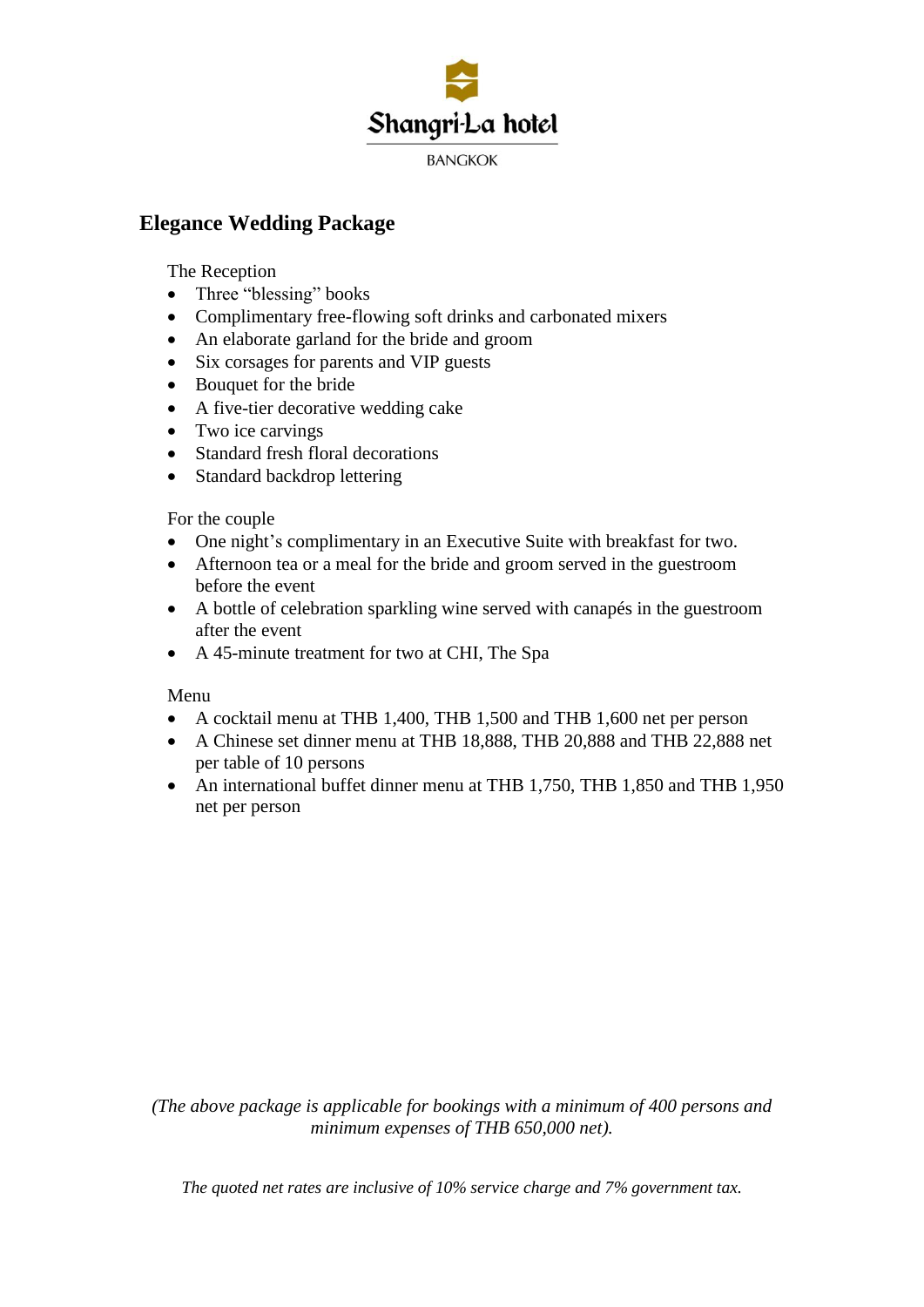

## **Glamour Wedding Package**

The Reception

- Six "blessing" books
- Complimentary free-flowing soft drinks and carbonated mixers
- An elaborate garland for the bride and groom
- Eight corsages for parents and VIP guests
- Bouquet for the bride
- A seven-tier decorative wedding cake
- Two ice carvings
- Standard fresh floral decoration
- Standard backdrop lettering
- Complimentary one bottle of house wine per every 15 guaranteed guests

For the couple

- One night's complimentary in an Executive Suite with in-room breakfast for two.
- Afternoon tea or a meal for the bride and groom served in the guestroom before the event
- Celebration sparkling wine served with canapés in the guestroom after the event
- One anniversary dinner voucher for the couple at NEXT 2 Café
- A one-hour treatment at CHI, The Spa
- One day use of changing room in a Deluxe Room on the wedding day (14:00- 18:30 hrs)
- One night's anniversary stay at Shangri-La Hotel, Bangkok

Menu

- A cocktail menu at THB 1,400, THB 1,500 and THB 1,600 net per person
- A Chinese set dinner menu at THB 18,888, THB 20,888 and THB 22,888 net per table of 10 persons
- An international buffet dinner menu at THB 1,750, THB 1,850 and THB 1,950 net per person

*(The above package is applicable for bookings with a minimum of 500 persons and minimum expenses of THB 850,000 net).*

*The quoted net rates are inclusive of 10% service charge and 7% government tax.*